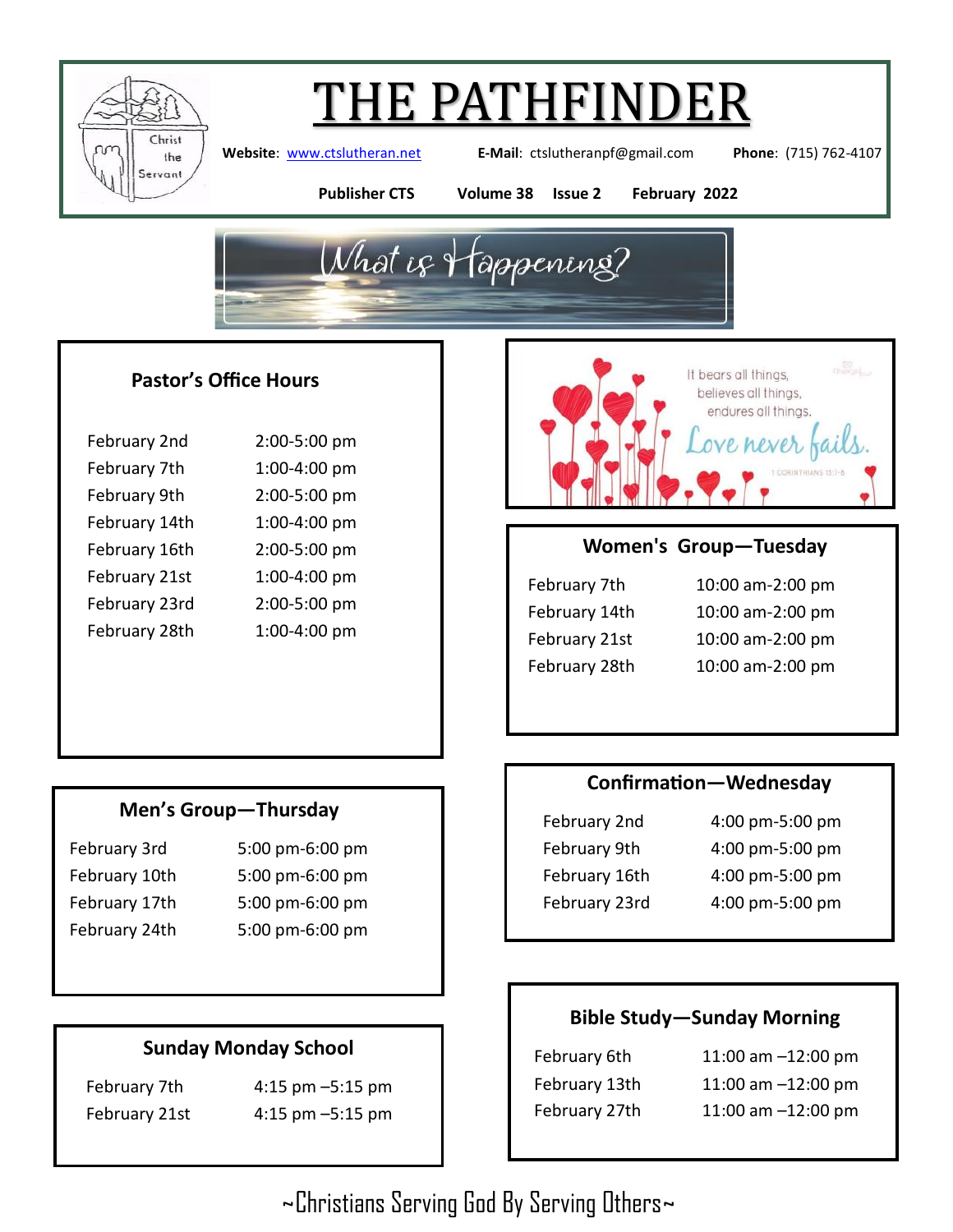

**Website**: [www.ctslutheran.net](http://www.ctslutheran.net/) **E-Mail**: ctslutheranpf@gmail.com **Phone**: (715) 762-4107

**Publisher CTS Volume 38 Issue 2 February 2022**



## **February Bible Readings**

#### **February 6th—5th Sunday after Epiphany**

First Lessons Isaiah 6:1-13 Psalm 138 Second Lesson 1 Corinthians 15;1-11 Gospel Lesson Luke 5:1-11

#### **February 13th—6th Sunday after Epiphany**

First Lessons Jeremiah 17:5-10 Psalm 1 Second Lesson 1 Corinthians 15:12-20 Gospel Lesson Luke 6:17-26

#### **February 20th—7th Sunday after Epiphany**

First Lessons Genesis 45:3-11, 15 Psalm 37:1-11, 39-40 Second Lesson 1 Corinthians 15:35-38, 42-50 Gospel Lesson Luke 6:27-38

#### **February 27th—Transfiguration of Our Lord**

First Lessons Exodus 34:29-35 Psalm 99 Second Lesson 2 Corinthians 3:12—4:2 Gospel Lesson Luke 9:28-43a



**Therefore confess your sins to one another, and pray for one another, that you may be healed… James 5:16.**

> Please remember these people and requests in your prayers.

**Health/Concerns**: Sheila, Cyndi, Pete, Dina, Bob, Carol, Chip, Bernice, Tim, Adrianna, Joanna, Jessica, Harold, Angie, and Chuck.

**Military:** Anton, Allesa Marrie, Amy Smith, and Natalie.

CTS Church Council, Men's Group, WELCA, Quilting Ministry, Adult Bible Studies, CTS Youth, AIDS orphans in Malawi, Hunger and poverty in the world, and those struggling with the Coronavirus.

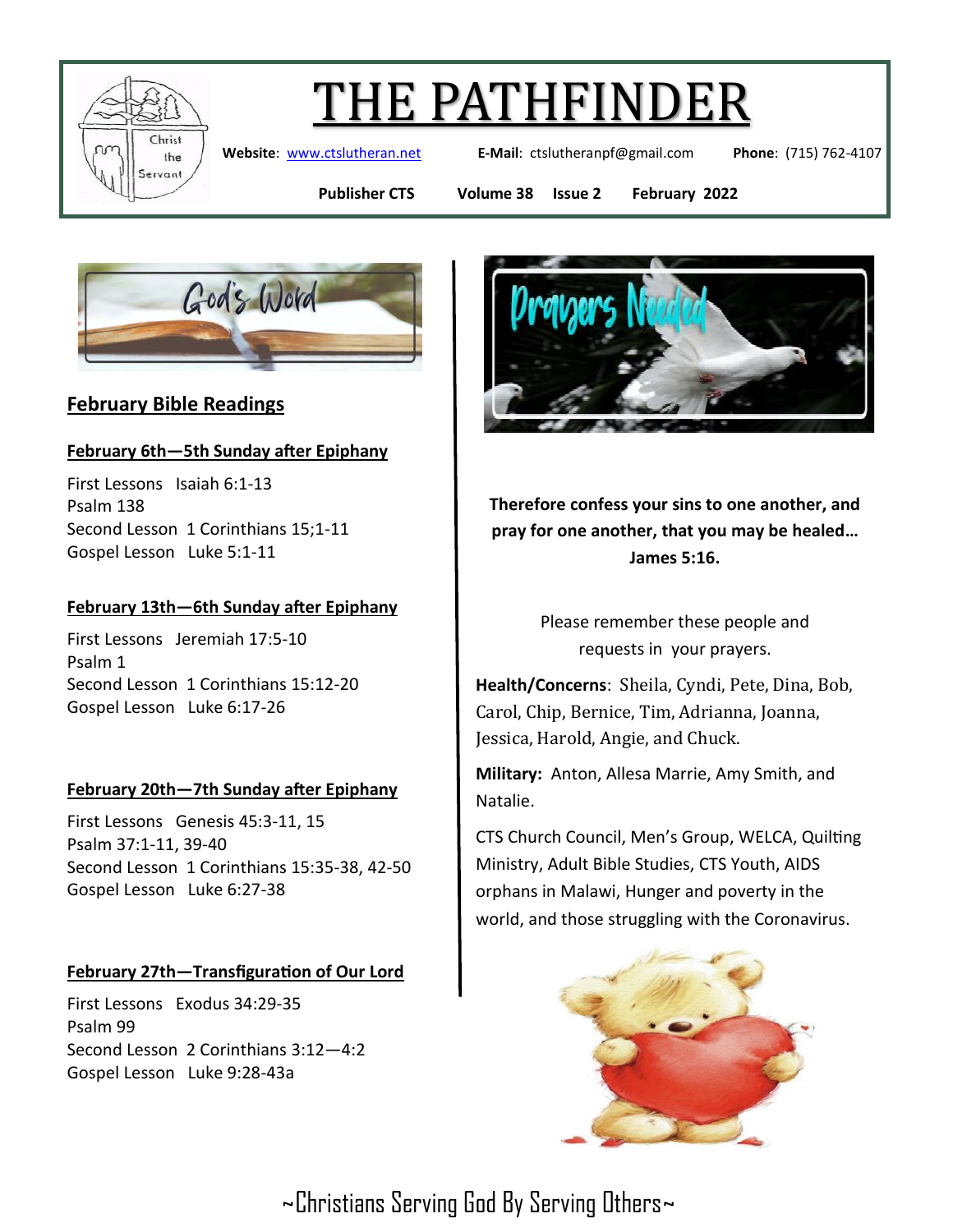

**Website**: [www.ctslutheran.net](http://www.ctslutheran.net/) **E-Mail**: ctslutheranpf@gmail.com **Phone**: (715) 762-4107

**Publisher CTS Volume 38 Issue 2 February 2022**



- **COVID Response**: Our Health Safety Team will continue to assess our response to COVID-19. We will post signs on the door if we should make the decision to close the church or if we have to go back to requiring masks. Also, please note that our worship may also be adjusted for the safety of all present. As always please feel free to use the masks and hand sanitizer provided on the front table as well as remembering to social distance.
- **Bible Study**: Bible study continues on Sunday morning at 11:00 am. Please come and join us. We began our study on the book of Romans on Jan 30 but it is never too late to join in the learning. There is a workbook, see Pastor Gwen to get one. The cost is \$5.
- **Winter Cancellations**: Our winters are difficult to predict and we will begin announcing when worship at Christ The Servant is cancelled. For Sunday worship, a decision will be made before 7:30AM. Please check Facebook or our website for cancellations. If you do not have access to the internet, please call the church to listen to a recording on the voicemail for any cancellations. Y You are also free to call pastor on her cell phone or home with questions. For Confirmation and Sunday Monday school students, we will cancel if the school cancels or has early release due to weather. All other activities (WELCA and men's group), will be cancelled by the leaders, watch for emails and/or phone calls.
- **Volunteers**: Please sign up on the Opportunities sheet hung near the office. We need assisting ministers, ushers, coffee hour people and altar guild each week. If you have not been and would like to be trained for any or all of these service opportunities, please see Pastor Gwen. Your help makes our worship experience on Sunday mornings more meaningful.